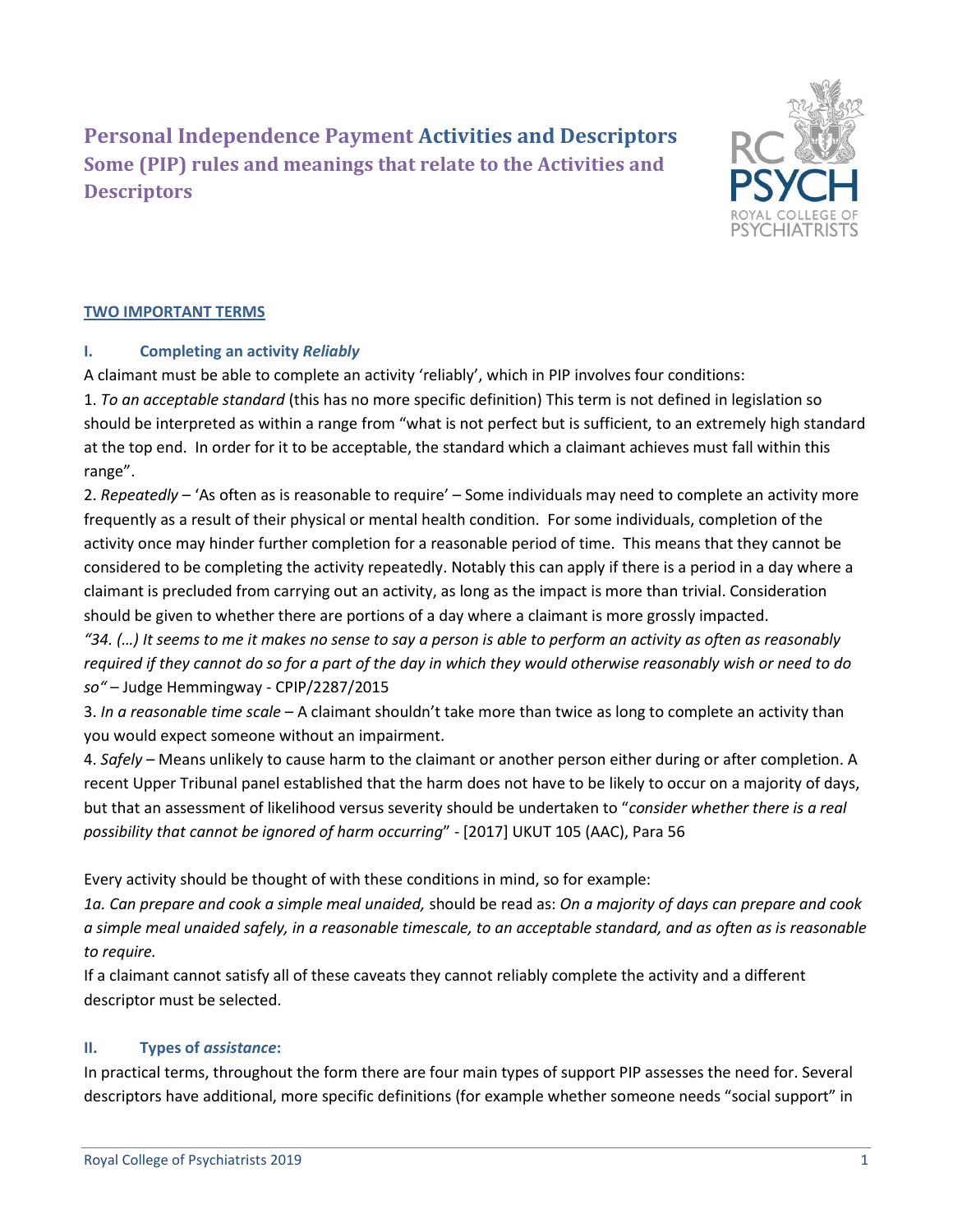the 'Engaging with other People' activity), but as a working rule of thumb if a claimant cannot reliably manage an activity unaided consider whether they are likely to require the following types of support:

- Prompting "reminding, encouraging or explaining by another person"
- An Aid or Appliance Which tends to be more widely applicable in cases with physical health problems, but could include, for example, the need to use a dossette box to manage medication, or an alarm to remind someone to eat or drink.
- Supervision "the continuous presence of another person for the purpose of ensuring the claimant's safety"
- Assistance "physical intervention by another person and does not include speech"

It should be stated if a claimant would be unable to reliably complete an activity even with the above types of support. For example, a claimant with severe OCD who always takes an hour to shower, regardless of assistance, cannot be said to be able to wash in a reasonable timescale and so cannot 'reliably' manage to wash at all.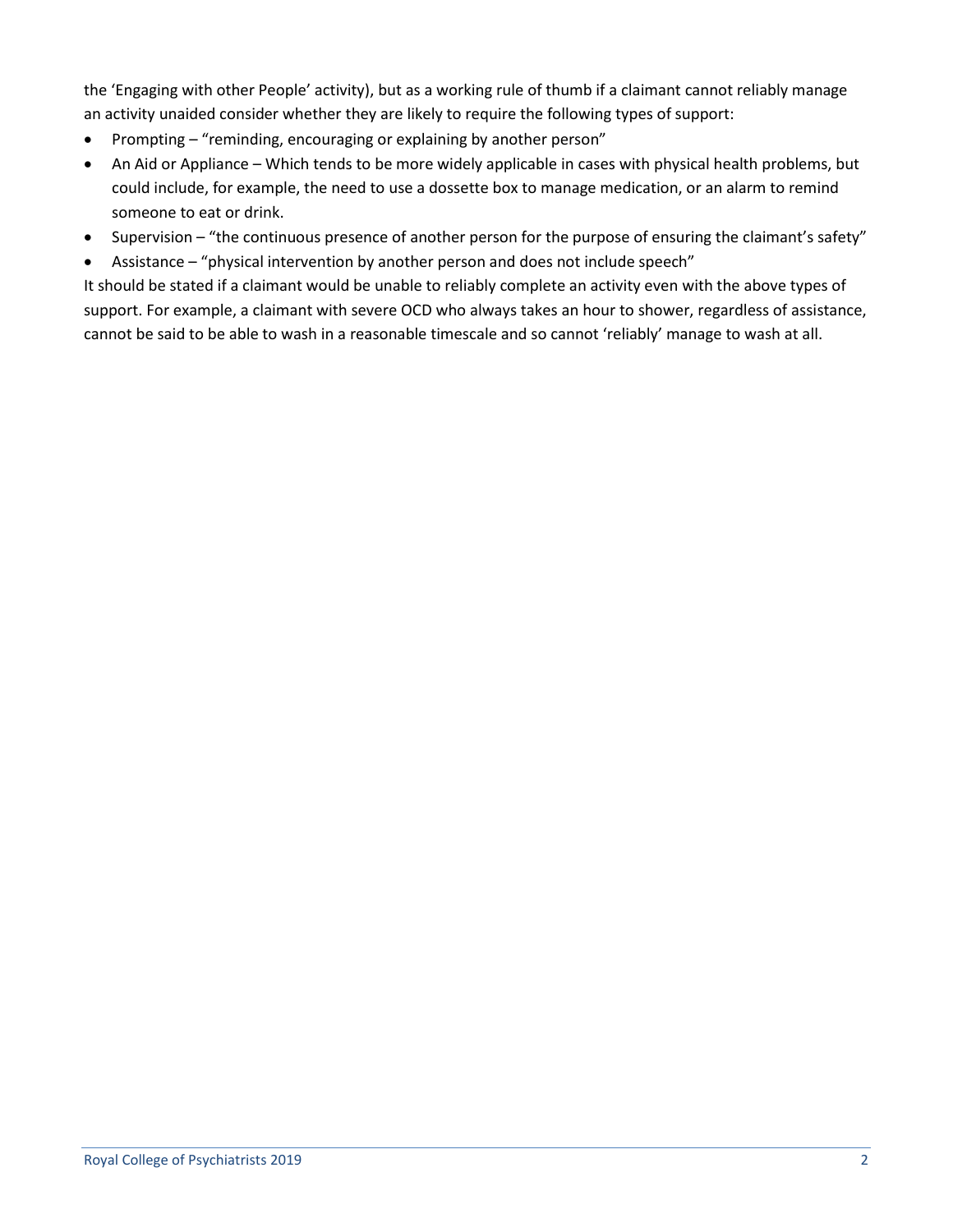### **THE ACTIVITIES AND DESCRIPTORS**

#### **DAILY LIVING ACTIVITIES**

#### 1. Preparing food

#### *Descriptors*

- a. Can prepare and cook a simple meal unaided. (Points=0)
- b. Needs to use an aid or appliance to be able to either prepare or cook a simple meal (Points=2)
- c. Cannot cook a simple meal using a conventional cooker but is able to do so using a microwave. (Points=2)
- d. Needs prompting to be able to either prepare or cook a simple meal. (Points=2)
- e. Needs supervision or assistance to either prepare or cook a simple meal. (Points=4)
- f. Cannot prepare and cook food. (Points=8)

This means the ability to both prepare *and* cook a simple meal, defined as "a cooked one-course meal for one using fresh ingredients". *Cook* is also defined as "heat food at or above waist height", so requires the ability to reliably use a hob (not the main oven) in addition to chopping and preparing the fresh ingredients. *Unaided* means with the use of an aid or appliance or without supervision, prompting or assistance. Carrying items around the kitchen or carrying food to where it will be eaten is not included in this activity.

*Prompting* = reminding or encouraging or explaining by another person *Supervision* = the continuous presence of another person for the purpose of ensuring the claimants safety. *Assistance* = physical intervention by another person and does not include speech.

PIP assesses whether a claimant would need prompting, an aid or appliance (e.g. a perching stool/lightweight saucepans), supervision or assistance, or whether the claimant would be able to prepare the food but could only cook it in a microwave. Claimants who can prepare food but cannot cook it would not satisfy the descriptor.

The meaning of 'safely' is frequently relevant here: claimants who might harm themselves with knives or by burning themselves on the hob (either deliberately or accidentally), or who might forget they are cooking and leave something on the hob which may risk a fire could score additional points for needing supervision, even if the harm itself isn't likely to occur on a majority of days.

#### 2. Taking nutrition

#### *Descriptors*

- a. Can take nutrition unaided. (Points=0)
- b. Needs (Points=2)
	- i. to use an aid or appliance to be able to take nutrition; or
	- ii. supervision to be able to take nutrition; or
	- iii. assistance to be able to cut up food.
- c. Needs a therapeutic source to be able to take nutrition. (Points=2)
- d. Needs prompting to be able to take nutrition. (Points=4)
- e. Needs assistance to be able to manage a therapeutic source to take nutrition. (Points=6)
- f. Cannot convey food and drink to their mouth and needs another person to do so. (Points=10)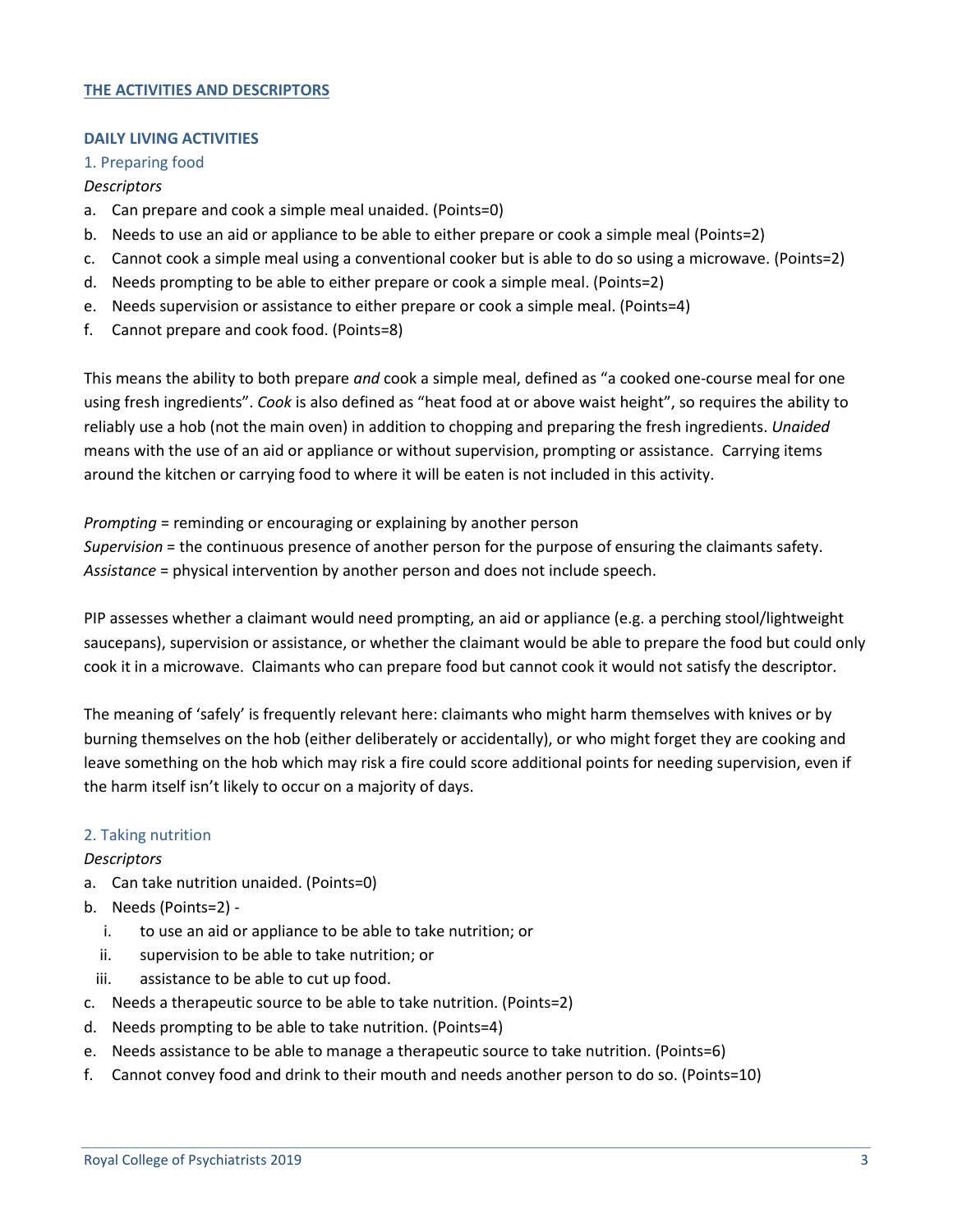*"The defined term 'taking nutrition' refers solely to the act of eating and drinking and so the quality of what is being consumed is irrelevant for the purposes of daily living activity 2." (PIP Assessment Guide, Page 86, November 17).*

*Unaided* = same as in activity 1.

*Take nutrition* = a. cut food into pieces, convey food and drink to one's mouth and chew or swallow food and drink or b. take nutrition using a therapeutic source.

These descriptors therefore do not assess whether someone is eating their five-a-day, but whether they are actually able to simply consume food and drink reliably. Caselaw has previously indicated that difficulty managing a specialist (e.g. a person with diabetes) diet would come under Descriptor 3, managing therapy (CPIP/721/2016).

*Therapeutic source* = parenteral or enternal tube feeding, using a rate limiting device such as a delivery system or feed pump.

In addition to assessing the need for an aid or appliance (e.g. adapted cutlery) or assistance with a therapeutic food source, the mental health side of this activity revolves around the need for prompting. This is easier to demonstrate when there is a diagnosed eating disorder, but other conditions like severe depression can be taken into account.

Cases where there are problems with overeating can also potentially be scored as needing prompting. The PIP Assessment guide states: *"In cases where obesity is a factor and where there is no impaired cognition which would suggest a lack of choice or control then this descriptor [needing prompting to take nutrition] would not apply." –* PIP Assessment Guide, Pg. 87, Nov 2017

The reverse of this indicates that where there is an impairment that affects the claimant's control over their appetite it can be scored. In such cases a clear link between the underlying mental health condition and problems with overeating should be drawn.

The meaning of "safety" here can refer to the risk of choking on food.

# 3. Managing therapy or monitoring a health condition

# *Descriptors:*

- a. Either (Points=0) –
- i. Does not receive medication or therapy or need to monitor a health condition; or
- ii. Can manage medication or therapy or monitor a health condition unaided.
- b. Needs any one or more of the following (Points=1) –
- i. to use an aid or appliance to be able to manage medication;
- ii. supervision, prompting or assistance to be able to manage medication
- iii. supervision, prompting or assistance to be able to monitor a health condition.
- c. Needs supervision, prompting or assistance to be able to manage therapy that takes no more than 3.5 hours a week. (Points=2)
- d. Needs supervision, prompting or assistance to be able to manage therapy that takes more than 3.5 but no more than 7 hours a week. (Points=4)
- e. Needs supervision, prompting or assistance to be able to manage therapy that takes more than 7 but no more than 14 hours a week. (Points=6)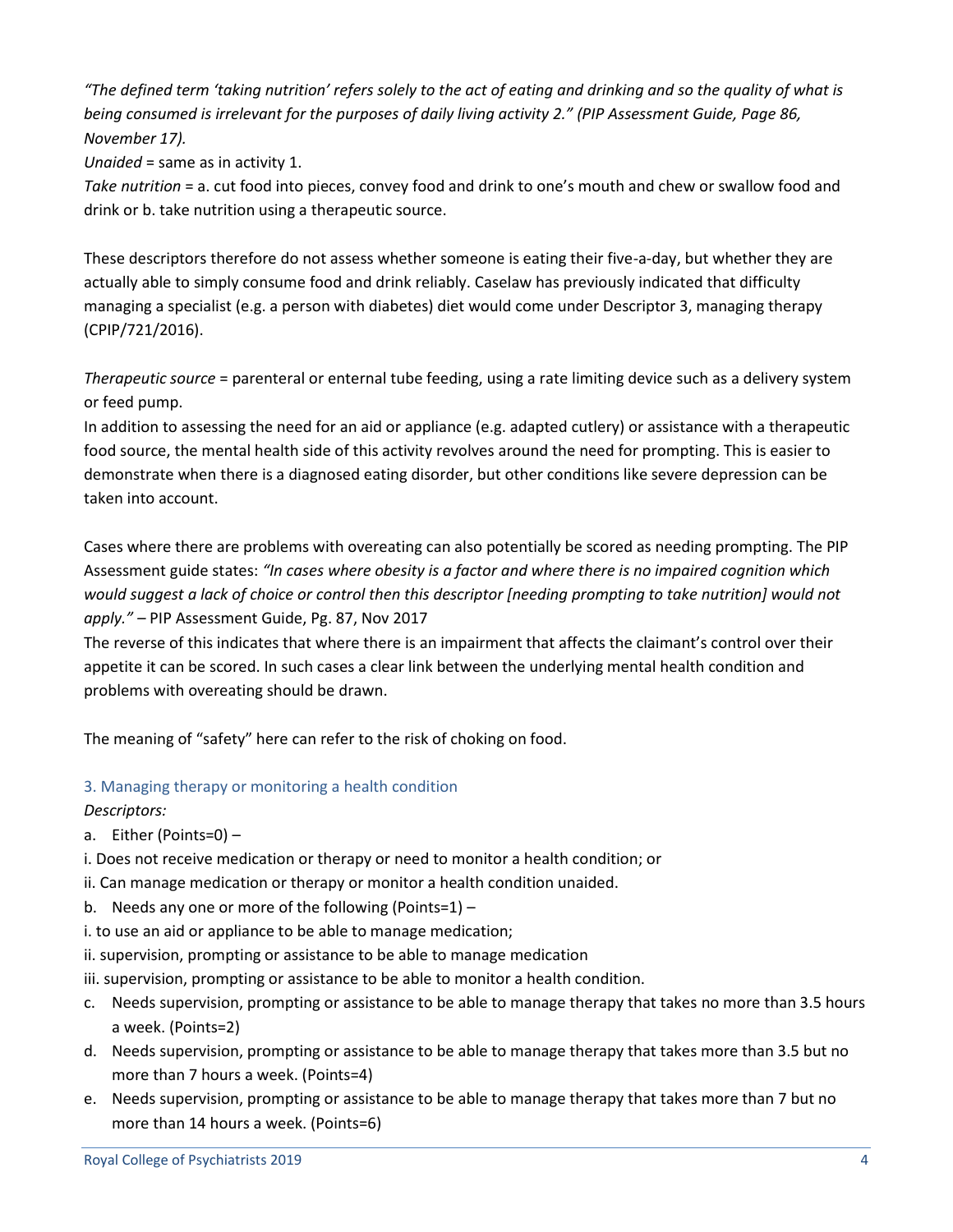f. Needs supervision, prompting or assistance to be able to manage therapy that takes more than 14 hours a week. (Points=10)

This assesses whether someone needs supervision, prompting, assistance, or an aid and appliance (e.g. a dossette box/alarm) to manage their medication. It also considers someone is needed to monitor the claimant's condition, which means detect changes in the claimant's condition and take action recommended by a health professional to prevent deterioration.

*Manage medication or therapy* = take medication or undertake therapy, where a failure to do so is likely to result in a deterioration in the claimant's health.

*Monitor Health* = a) detect significant changes in the claimant's health condition which are likely to lead to a deterioration in health and b) take action advised by a registered doctor, registered nurse or health professional who is regulated by the Health and Care Professionals Council, without which the claimant's heath is likely to deteriorate.

This activity also considers whether someone needs prompting or assistance to 'manage therapy'*,* which in PIP means therapy that is undertaken *at home* and is recommended by a health professional.

*Medication* = medication to be taken at home which is prescribed or recommended by a registered doctor, pharmacist or nurse.

*Therapy* = therapy to be taken at home which is prescribed or recommended by a registered doctor, pharmacist, nurse or health professional regulated by the Health and Care Professionals Council.

Although the therapy must take place at home there is nothing in law that states the prompting/assistance must be too. For example, someone set DBT 'homework' but who sees their therapist at the mental health team to review it may still theoretically come under this descriptor.

Safety in this context relates to the risk of accidental or intentional overdose, forgetting to take or taking too little medication and forgetting to carry out therapy.

*Note: There is overlap between the 'monitoring' and 'therapy' descriptors and at the time of writing the legal meaning of what constitutes 'therapy' is awaiting a test case.*

# 4. Washing and bathing

# *Descriptors*

- a. Can wash and bathe unaided. (Points=0)
- b. Needs to use an aid or appliance to be able to wash or bathe. (Points=2)
- c. Needs supervision or prompting to be able to wash or bathe. (Points=2)
- d. Needs assistance to be able to wash either their hair, or body below the waist. (Points=2)
- e. Needs assistance to be able to get in or out of a bath or shower. (Points=3)
- f. Needs assistance to be able to wash their body between the shoulders and waist. (Points=4)
- g. Cannot wash and bathe at all and needs another person to wash their entire body. (Points=8)

Washing and bathing assesses both the ability to perform the act of washing itself and the ability to get in or out of both an unadapted bath or shower. *Bathe* includes getting into or out of an unadapted bath or shower.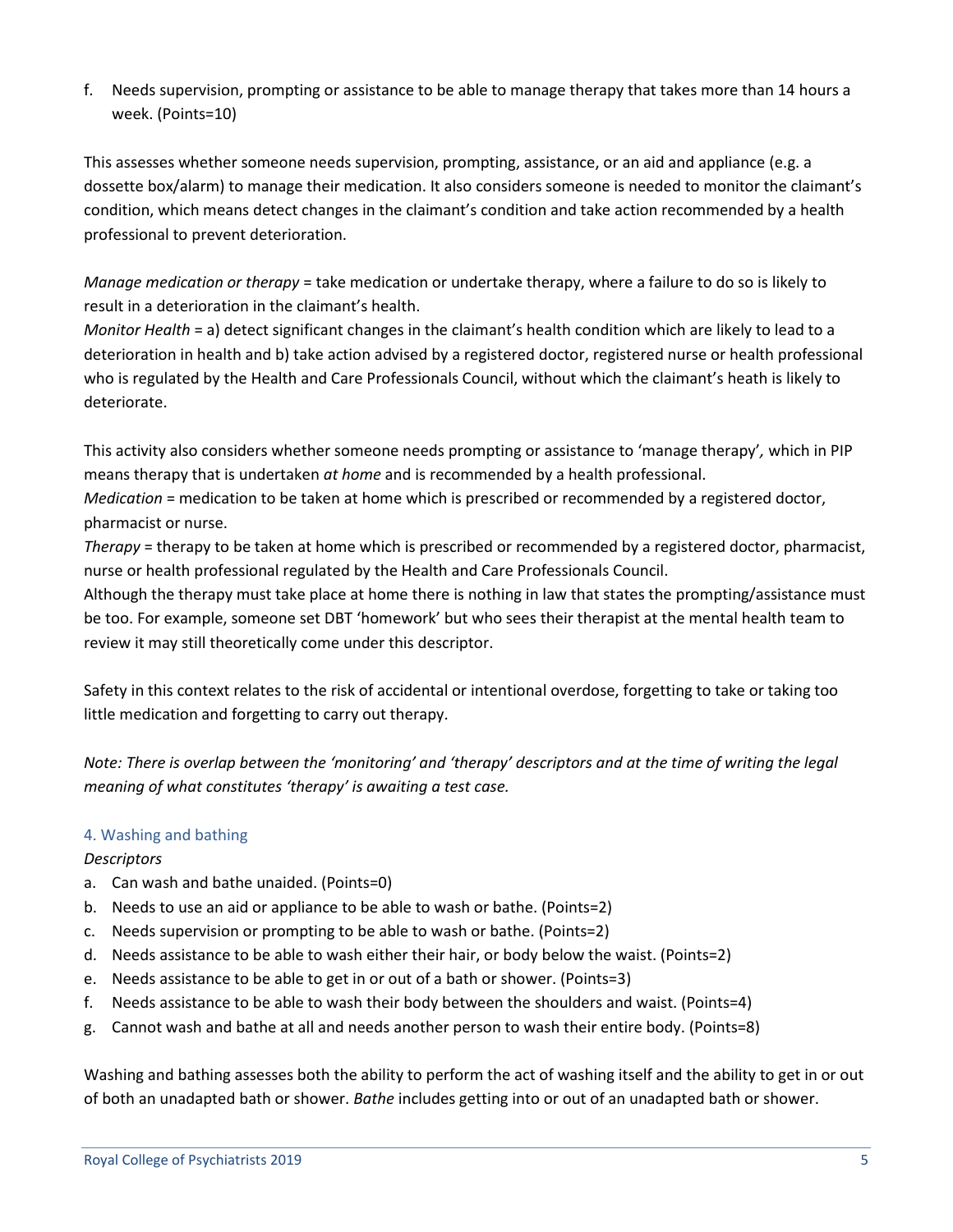*Washing* includes cleaning the whole body including removing dirt and sweat. But does not include shaving or the ability to dry oneself.

Safety considerations include the risk of falling or slipping.

## 5. Managing toilet needs or incontinence

### *Descriptors*

- a. Can manage toilet needs or incontinence unaided. (Points=0)
- b. Needs to use an aid or appliance to be able to manage toilet needs or incontinence. (Points=2)
- c. Needs supervision or prompting to be able to manage toilet needs. (Points=2)
- d. Needs assistance to be able to manage toilet needs. (Points=4)
- e. Needs assistance to be able to manage incontinence of either bladder or bowel. (Points=6)
- f. Needs assistance to be able to manage incontinence of both bladder and bowel. (Points=8)

Managing toileting or incontinence needs looks at a claimant's ability to get on and off an unadapted toilet, evacuate the bowels or bladder and clean themselves afterwards. Aids or appliances might include hand rails or incontinence pads.

*Safety* concerns include slipping or falling, a lack of hygiene

#### 6. Dressing and undressing

#### *Descriptors:*

- a. Can dress and undress unaided. (Points=0)
- b. Needs to use an aid or appliance to be able to dress or undress. (Points=2)
- c. Needs either (Points=2)
	- i. prompting to be able to dress, undress or determine appropriate circumstances for remaining clothed; or
	- ii. prompting or assistance to be able to select appropriate clothing.
- d. Needs assistance to be able to dress or undress their lower body. (Points=2)
- e. Needs assistance to be able to dress or undress their upper body. (Points=4)
- f. Cannot dress or undress at all. (Points=8)

*Dress and Undress* includes put on and take off socks and shoes

Dressing and undressing looks at whether a claimant needs prompting to get dressed or undressed or put on clean or appropriate clothes, or physically whether they would need an aid or appliance (e.g. long-handled shoe horn) or assistance from another person.

On mental health grounds the need for prompting is where claimants are typically likely to score points in the self-care activities. The need of an aid or appliance, physical assistance or supervision to perform them is also assessed.

#### 7. Communicating verbally

#### *Descriptors*

a. Can express and understand verbal information unaided. (Points=0)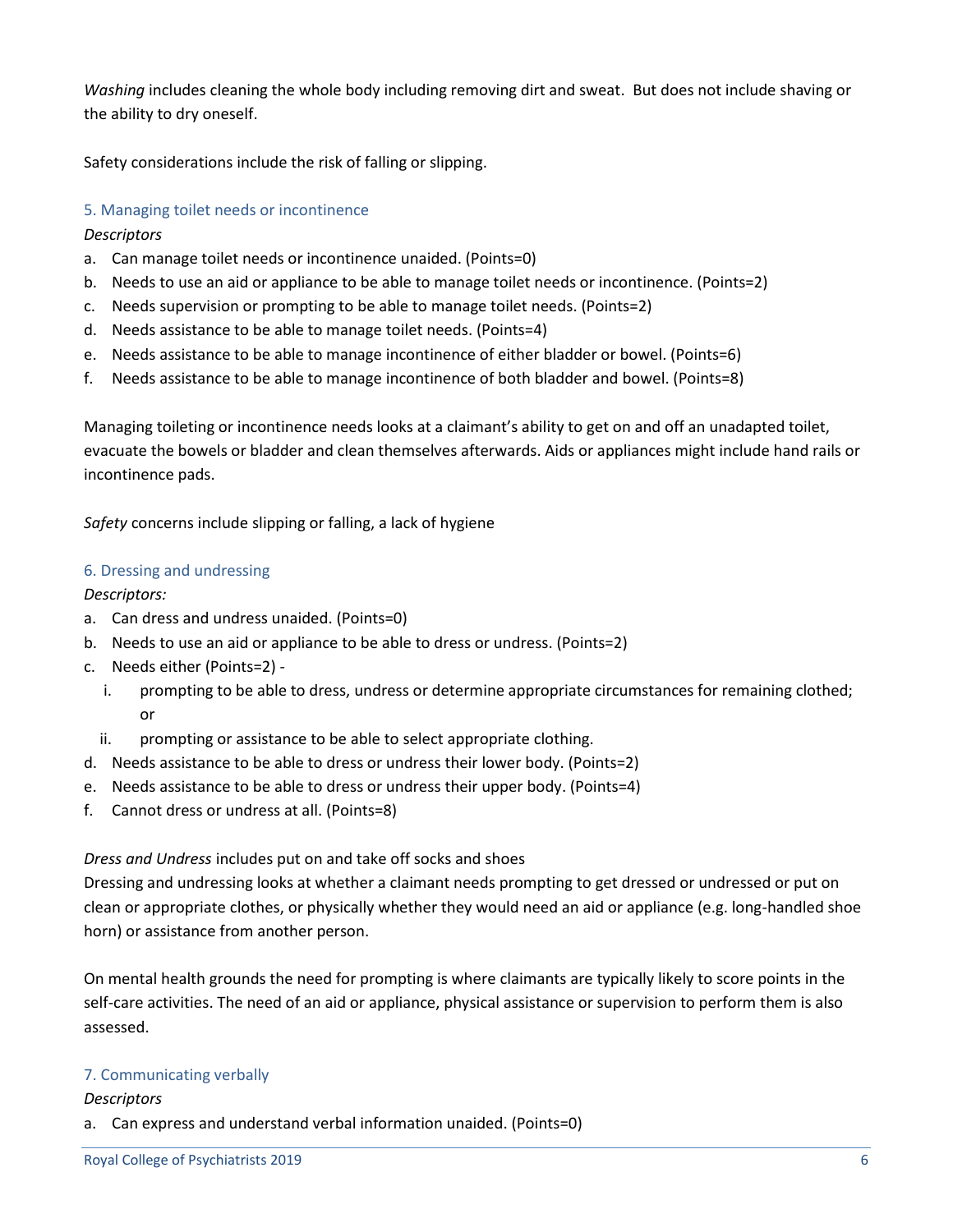- b. Needs to use an aid or appliance to be able to speak or hear. (Points=2)
- c. Needs communication support to be able to express or understand complex verbal information. (Points=4)
- d. Needs communication support to be able to express or understand basic verbal information. (Points=8)
- e. Cannot express or understand verbal information at all even with communication support. (Points=12)

These descriptors (and Reading and understanding signs, symbols and words -below) have a relatively low cut off bar and assess a claimant's native language skills. These will tend to apply where there is an underlying speech and language condition (e.g. learning disability, ASD, deafness).

Communicating verbally looks at a claimant's ability to express or understand verbal information "in a simple sentence" (basic verbal information) or in "either more than one sentence or one more complicated sentence" (complex verbal information). Difficulty communicating with people due to anxiety is assessed under the "engaging with other people" descriptor.

*Communication support* means support from a person trained or experienced in communicating with people with specific communication needs, including interpreting verbal information into a non-verbal form and vice versa.

*Complex verbal information* means information in the claimant's native language conveyed verbally in either more than one sentence or one complicated sentence. *Basic verbal information* means information in the claimant's native language conveyed verbally in a simple sentence.

### 8. Reading and understanding signs, symbols and words

*Descriptors*

- a. Can read and understand basic and complex written information either unaided or using spectacles or contact lenses. (Points=0)
- b. Needs to use an aid or appliance, other than spectacles or contact lenses, to be able to read or understand either basic or complex written information. (Points=2)
- c. Needs prompting to be able to read or understand complex written information. (Points=2)
- d. Needs prompting to be able to read or understand basic written information. (Points=4)
- e. Cannot read or understand signs, symbols or words at all. (Points=8)

Reading involves the ability to understand "signs, symbols and dates written or printed in standard size text" (basic verbal information) or "more than one sentence of written or printed standard size text" (complex written information).

A claimant's inability to read must be linked to an underlying health condition, so someone who cannot read purely because they were never taught in childhood would not score. The ability to remember and retain information is not within the scope of activity covered in this descriptor.

### 9. Engaging with other people face-to-face

### *Descriptors*

- a. Can engage with other people unaided. (Points=0)
- b. Needs prompting to be able to engage with other people. (Points=2)
- c. Needs social support to be able to engage with other people. (Points=4)
- d. Cannot engage with other people due to such engagement causing either (Points=8) –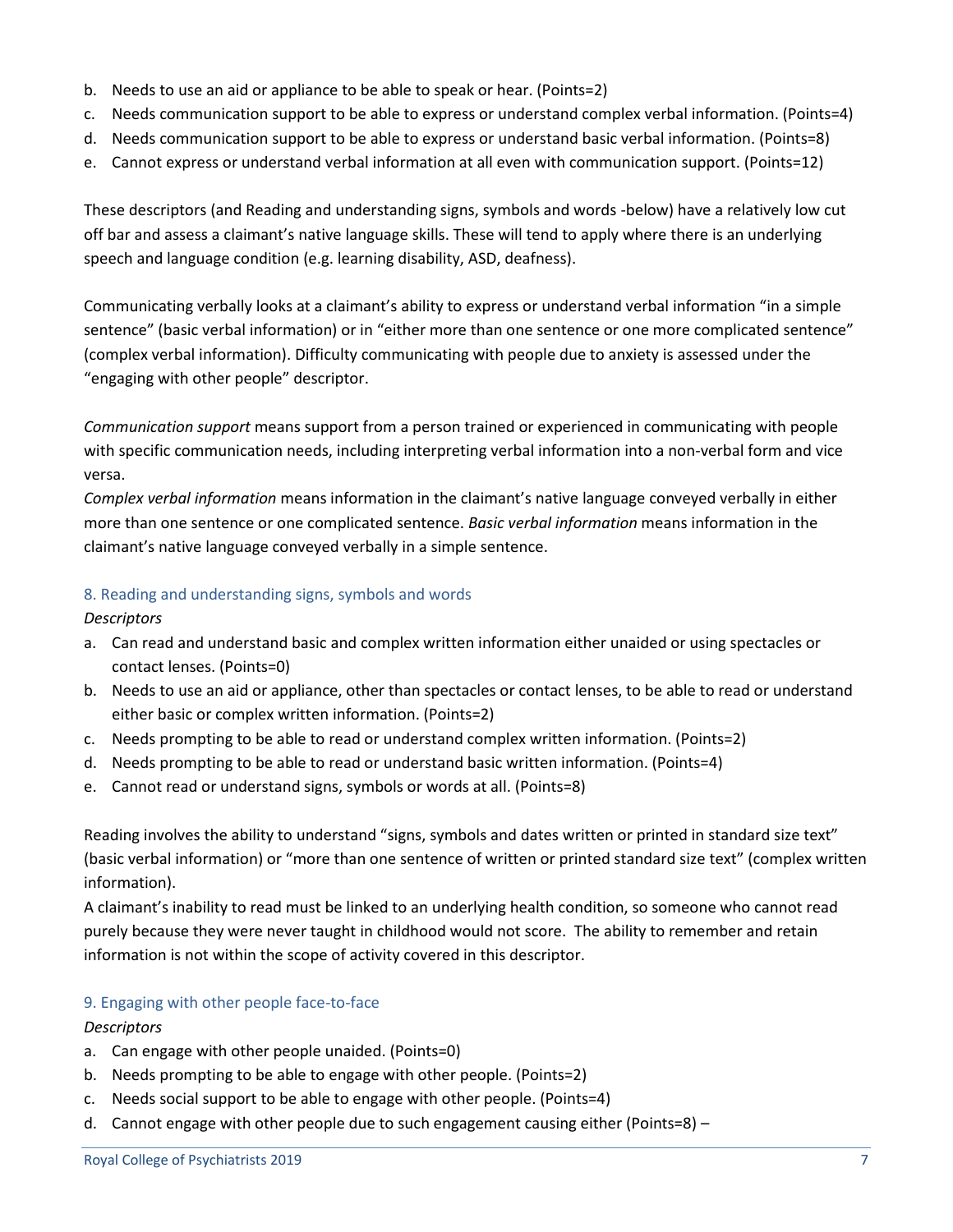- i. overwhelming psychological distress to the claimant; or
- ii. the claimant to exhibit behaviour which would result in a substantial risk of harm to the claimant or another person.

# *"Engage socially* means:

- (a) interact with others in a contextually and socially appropriate manner;
- (b) understand body language; and
- (c) establish relationships.

The descriptor assesses whether a claimant needs prompting or 'social support' to engage with others reliably, or whether they cannot reliably engage at all, either due to the claimant exhibiting "overwhelming psychological distress" or "behaviour which would result in a substantial risk of harm to the claimant or another person". An inability to engage face to face must be due to the individual's impairment and not just due to their personal preference.

It is worth bearing in mind Judge Ovey's comments in CPIP/3656/2016 that: "*it is necessary to consider the ability to engage in a wider range of situations than simply situations involving family, established friends and professionals with clearly defined roles."*

*Social support* means support from a person trained or experienced in assisting people to engage in social situations*,* and can include family members or close friends as well as professionals. Case law has stated that the social support doesn't necessarily need to be at the time of interaction (CPIP/1984/2015 para 31), but there must be a clear reason why the higher level of support provided by a professional or a specific person is necessary, as opposed to simply being what is likely available.

*Psychological distress* means distress related to an enduring mental health condition or an intellectual or cognitive impairment which results in a severe anxiety state in which the symptoms are so severe that the person is unable to function.

*Safety* in this content refers to the risk of becoming violent and causing harm to oneself or others.

### 10. Making budgeting decisions

### *Descriptors*

- a. Can manage complex budgeting decisions unaided. (Points=0)
- b. Needs prompting or assistance to be able to make complex budgeting decisions. (Points=2)
- c. Needs prompting or assistance to be able to make simple budgeting decisions. (Points=4)
- d. Cannot make any budgeting decisions at all. (Points=6)

This assesses whether a claimant needs help with "simple" or "complex" budgeting decisions. *Complex budgeting decisions* looks at a claimant's ability to generally manage household finances, specifically: "(a) calculating household and personal budgets; b) managing and paying bills; and (c) planning future purchases." "Simple budgeting decisions" means decisions involving a) calculating the costs of goods" and b) calculating change required after purchase.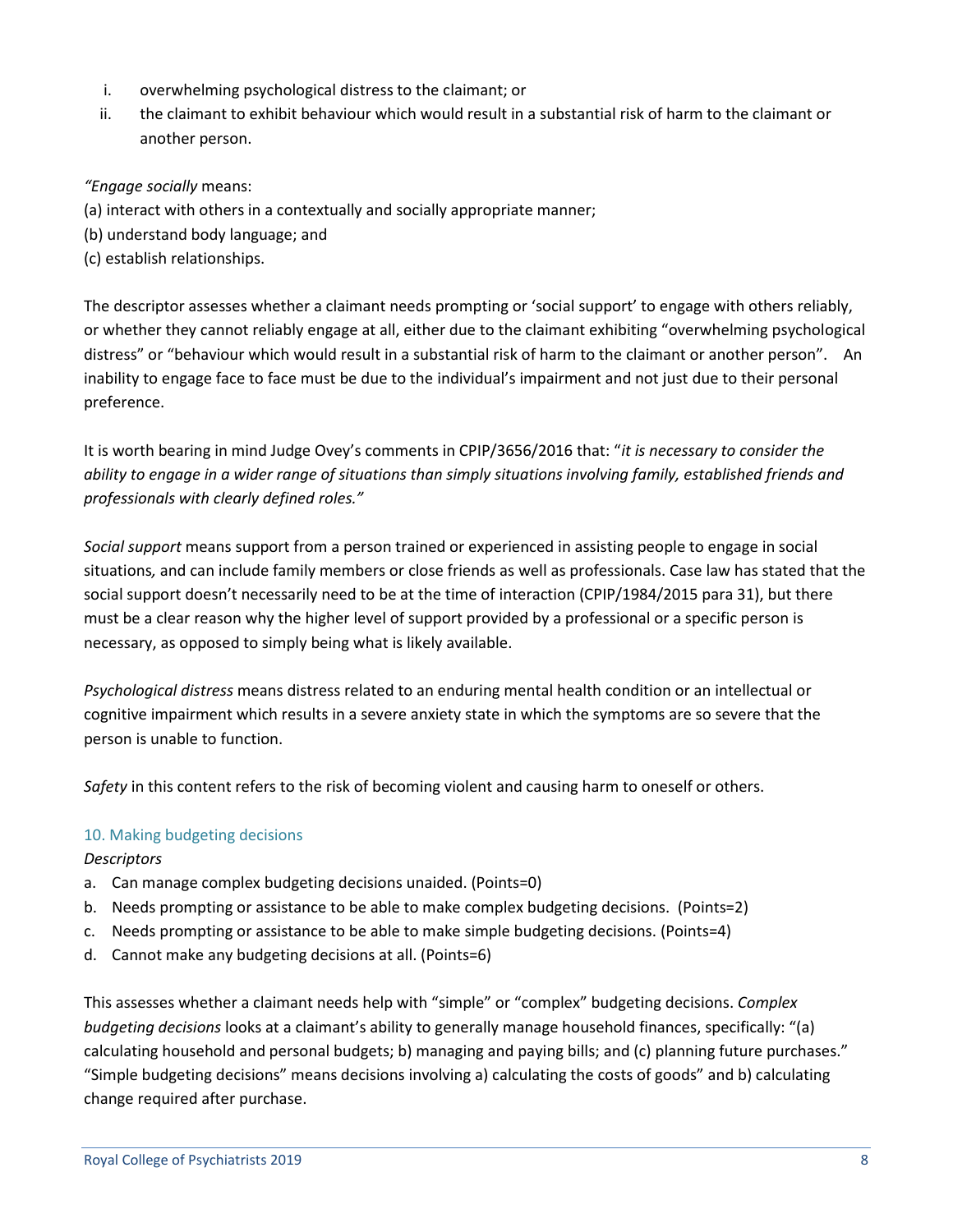The descriptor for needing prompting with complex budgeting decisions is more likely to apply in claimants with mental health conditions and claimants' difficulties with organisation, motivation to check post and deal with bills or risks of impulsive spending should be described.

# **MOBILITY ACTIVITIES**

# 1. Planning and following journeys

*Descriptors:*

- a. Can plan and follow the route of a journey unaided. (Points=0)
- b. Needs prompting to be able to undertake any journey to avoid overwhelming psychological distress to the claimant. (Points=4)
- c. Cannot plan the route of a journey. (Points=8)
- d. Cannot follow the route of an unfamiliar journey without another person, assistance dog or orientation aid. (Points=10)
- e. Cannot undertake any journey because it would cause overwhelming psychological distress to the claimant. (Points=10)
- f. Cannot follow the route of a familiar journey without another person, an assistance dog or an orientation aid. (Points=12)

This activity is designed for limitations on mobility deriving from mental health, cognitive and sensory impairments. Cognitive impairment includes orientation (understanding of where, when and who the person is), attention, concentration and memory. The meaning of "follow the route of a journey" in this activity has been legally debated since PIP's inception, but is now confirmed to be not limited purely to the act of navigation but that to:

*"31. (…) "follow a route" can connote making one's way along a route or, (…)"to go along a route" which involves more than just navigation."* - [2016] UKUT 0531 (AAC)

As such, any mental health symptom (for example anxiety) that requires a person to need accompaniment to make a journey can be taken into account. The consideration of a claimant's mobility needs can now be broken down into the following areas:

1. Does the claimant need someone to encourage them to go out, or are they unable to go out at all most days because of overwhelming psychological distress?

2. Does the claimant's condition mean they cannot reliably plan a journey?

3. When out, does the claimant need someone to accompany them in order for them to reliably complete either unfamiliar or familiar journeys?

*Unaided* means without a) the use of an aid or appliance; or b) supervision, prompting or assistance.

*Prompting* means reminding, encouraging or explaining by another person.

*Psychological distress* means distress related to an enduring mental health condition or an intellectual or cognitive impairment. [extend to include full meaning]

*Assistance dog* means a dog trained to guide or assist a person with a sensory impairment.

*Orientation aid* means a specialist aid designed to assist disabled people to follow a route safely.

*Safety* relates to injury from obstacles as a result of an individual's condition or impairment.